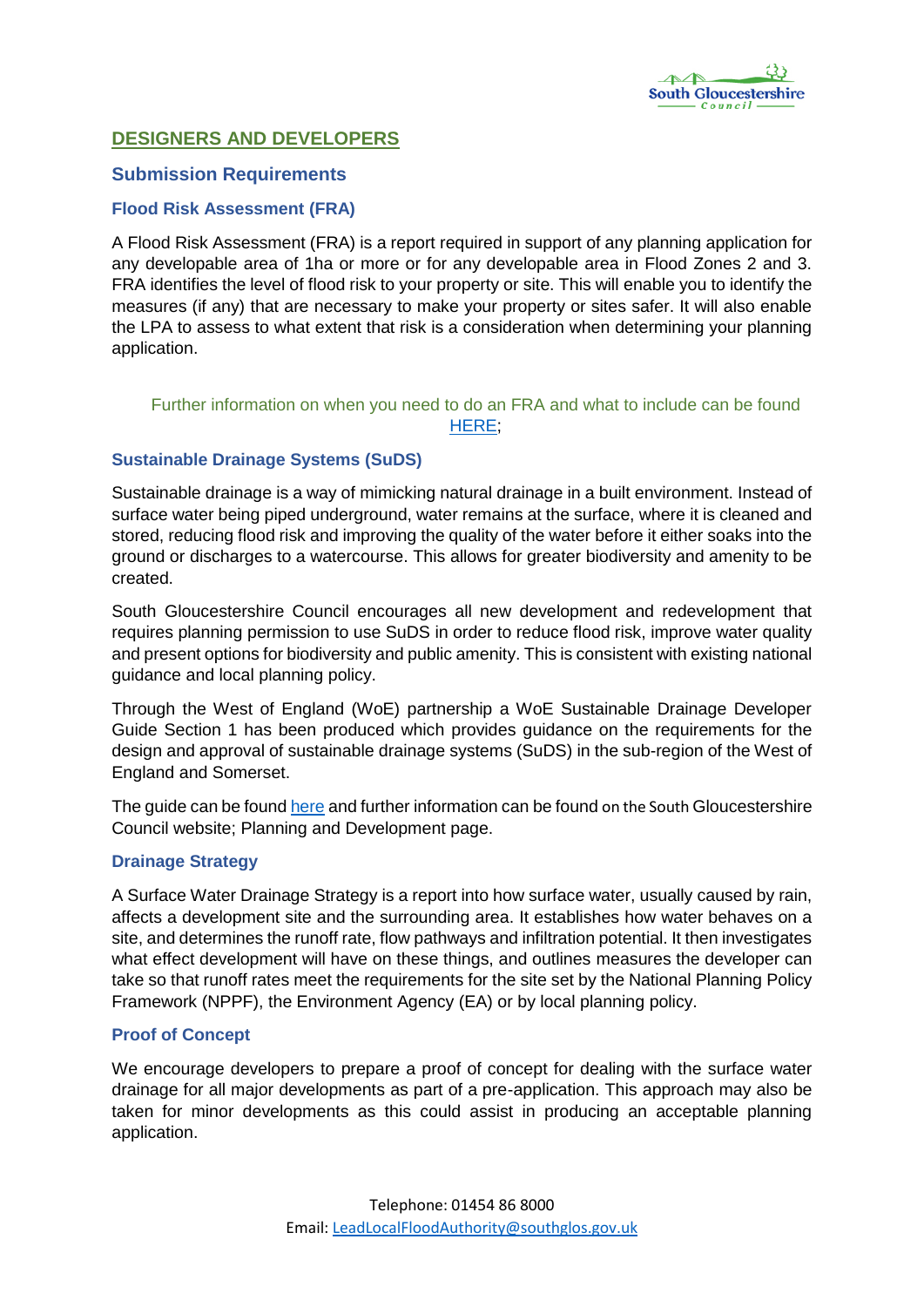

The Proof of Concept is to be based on a constraints plan that includes the existing natural flow paths and the proposed Blue Corridors across the site together with any discharge restrictions, maintenance restrictions or access issues that the relevant Flood Risk Management Authorities (FRMAs) and Local Planning Authority (LPA) may require.

A Proof of Concept can be used to inform the site masterplan, as it will confirm the developable area within the site. The benefits of producing a Proof of Concept is that it allows the developer to gain a clearer indication of any potential issues that may create significant concerns at an early stage and avoid any issues that may be very costly to deal with if they are not highlighted until a much later stage.

Further information on creating a Proof of Concept and what information to include can be found in the WoE Sustainable Drainage Developer Guide Section 1 [Here](http://www.southglos.gov.uk/documents/WoE-Sustainable-Drainage-Developer-Guide.pdf)

### **Calculations**

As part of the drainage strategy for developments we would expect the submission of drainage calculations in order to demonstrate that the proposed drainage system has been designed accordingly to accommodate the critical storm event.

Calculations for proposed site drainage systems will need to demonstrate that no flooding on site occurs during the 30 year storm event and that no flooding to building occurs during the 100 year plus additional rainfall percentage for climate change event (30% for residential and 20% for commercial).

We would request that drainage calculations are submitted as mdx files to enable auditing.

## **WFD & Water Quality**

**.** 

The Water Framework Directive (WFD) is a European Law, which provides a framework for the protection of the water environment including rivers, lakes, estuaries and groundwater. In England and Wales, WFD is being implemented through using River Basin Management Plans.

The main aims of the WFD are to:

- Improve and protect inland and coastal waters
- Promote the sustainable use of water as a natural resource
- Create better habitats for wildlife that live in and around water
- Create a better quality of life for everyone

A significant problem is diffuse pollution<sup>1</sup>. SuDS can reduce this and therefore help meet WFD requirements. Drainage systems must be designed and constructed so surface water discharged does not adversely impact the water quality of receiving water bodies, both during construction and when operational.

If development interacts with a sensitive water body or is in a source protection zone a water quality risk assessment will be required to quantify the potential risk. The water quality risk assessment could form part of a wider WFD compliance assessment if required at the planning stage.

 $1$  Diffuse Pollution is the release of potential pollutants from a range of activities that, individually, may have no effect on the water environment, but at the scale of catchment can have a significant effect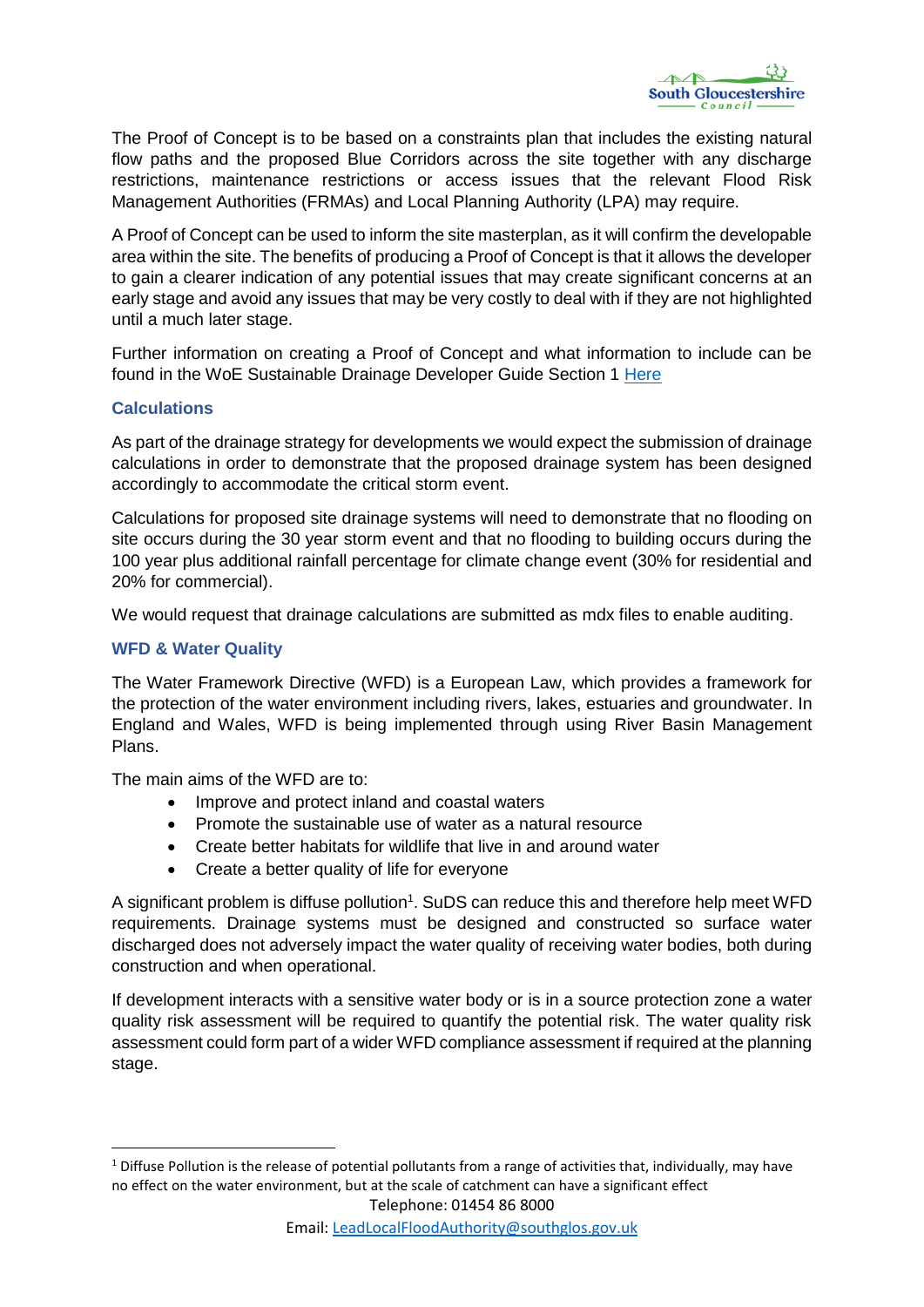

More information on the Water Framework Directive can be found [here](https://www.gov.uk/government/collections/river-basin-management-plans-2009) on the Environment Agency website.

### **Fish & Fisheries**

If your development proposals include the building of a new structure or the alteration or refurbishment of an existing one on a river, then you may need to install a fish pass or screen in accordance with the Salmon and Fresh Water Fisheries Act 1975, or an eel pass or screen in accordance with the Eels (England and Wales) Regulations 2009 Statutory Instrument No.3344.

The free passage of migratory fish is a key requirement of the Water Framework Directive, and is being used as an indicator for assessing whether water bodies are meeting Good Ecological Potential or Status.

Well-designed fish passes can help deliver objectives of the Water Framework Directive by;

- Ensuring that fish can move freely between the river and coastal waters in order to access breeding, nursery or feeding grounds.
- Allowing passage of other mobile aquatic species, such as invertebrates and plankton.

More information on this requirement can be found [here](https://www.gov.uk/guidance/fish-pass-approval) on the Environment Agency website or by contacting the Fisheries and Biodiversity team at your local Environment Agency office.

### **Climate Change & Urban Creep**

Urban creep is the conversion of permeable surfaces to impermeable over time e.g. surfacing of front gardens to provide additional parking spaces, extensions to existing buildings, creation of large patio areas. Much research has been carried out in to the effect of urban creep and its effect on the drainage systems which cater for urban areas. It has been shown that, over the lifetime of a development, urban creep can increase impermeable areas by as much as 10%.

Whilst we have always considered the impermeable areas proposed on new development sites and accounted for climate change we have not, previously, accounted for urban creep. From 1 February 2015 an allowance for urban creep will now be required as part of the surface water drainage proposals for new development in South Gloucestershire. The requirement is shown below.

The consideration of urban creep should be assessed on a site by site basis but is limited to residential development only. The appropriate allowance for urban creep must be included in the design of the drainage system over the lifetime of the proposed development. The allowances set out below must be applied to the impermeable area within the property curtilage:

| Residential development density,<br>Dwellings per hectare | Change allowance<br>% of impermeable area |
|-----------------------------------------------------------|-------------------------------------------|
| $\leq 25$                                                 | 10                                        |
| 30                                                        |                                           |
| 35                                                        |                                           |
| 45                                                        |                                           |
| $\geq 50$                                                 |                                           |
| Flats & apartments                                        |                                           |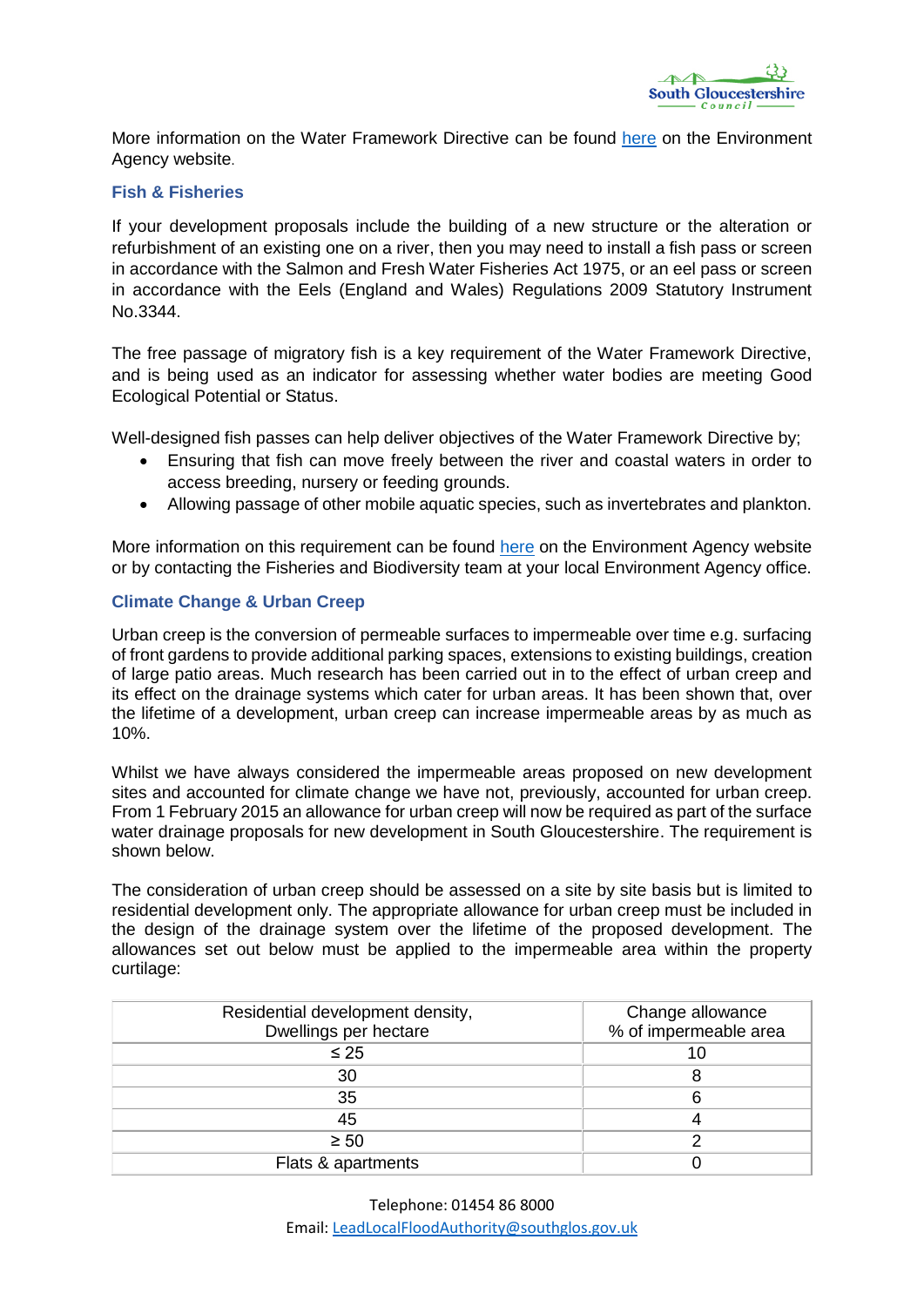

*Note: where the inclusion of the appropriate allowance would increase the total impermeable area to greater than 100%, 100% should be used as the maximum. "Curtilage" means area of*  land around a building or group of buildings which is for the private use of the occupants of *the buildings.*

## **Climate Change**

The frequency and intensity of rainfall is predicted to increase as a result of climate change and an allowance for how this will affect the proposal will need to be factored into design. An allowance for climate change needs to be incorporated as part of the design, which means adding an extra amount to peak rainfall (20% for commercial development, 30% for residential).

Further information on the specific drainage requirements that the LLFA would require can be found in the following [document.](LLFA%20drainage%20requirements%20list%20(Final%20Draft%20290616).docx) 

#### **Consents**

#### **Land Drainage Consent/Ordinary Watercourse Consent**

South Gloucestershire Council is responsible for consenting works that affect the flow of an ordinary watercourse. An ordinary watercourse is any passage through which water flows which is not part of a main river. This includes rivers, streams, ditches, drains, cuts, culverts, dykes, sluices and sewers (other than public sewers).

If you intend to undertake works which may affect the flow or storage of water, even temporarily, you need to apply to our Drainage & Flood Risk Management team for consent. Please contact our Drainage & Flood Risk Management team before you start your application as consent may not be required and we may be able to help you avoid unnecessary delays. Please email [LeadLocalFloodAuthority@southglos.gov.uk](mailto:LeadLocalFloodAuthority@southglos.gov.uk) or phone **01454 868000**.

Further information on Land Drainage Consents can also be found on our website [here.](../../Land%20Drainage%20(%20Land%20&%20home%20owners)/Consents/Land%20Drainage%20Consents%20(Final%20Draft%20230616).docx)

#### **Flood Defence Consent (Main Rivers)**

If you intend to carry out works in, over, under or adjacent to a main river then flood defence consent will need to be obtained from the Environment Agency (EA) who manage main rivers.

Main rivers are typically larger streams and rivers, but some are smaller watercourse of local significance. To identify whether your watercourse is a main river visit the EA's website and view their flood maps [\(www.environment-agency.gov.uk\)](http://www.environment-agency.gov.uk/).

#### **Byelaw/Land Drainage Consent (Internal Drainage Board)**

If your proposals include discharging surface water into or within the Lower Severn Internal Drainage District or to obstruct or alter the flow of or erect, place or construct any structure or service in, over, under or within 8 metres of a watercourse within their district then consent from the Lower Severn Internal Drainage Board (LSIDB) will need to be sought.

More information can be found on their website here; [LS IDB](http://www.lowersevernidb.org.uk/) and to see if your site falls within the LSIDB drainage district then you can check the following map [within South](http://hosted.southglos.gov.uk/acrobat/SFRA/Figure2.pdf)  [Gloucestershire.](http://hosted.southglos.gov.uk/acrobat/SFRA/Figure2.pdf)

### **Environmental Permit (Foul Water disposal)**